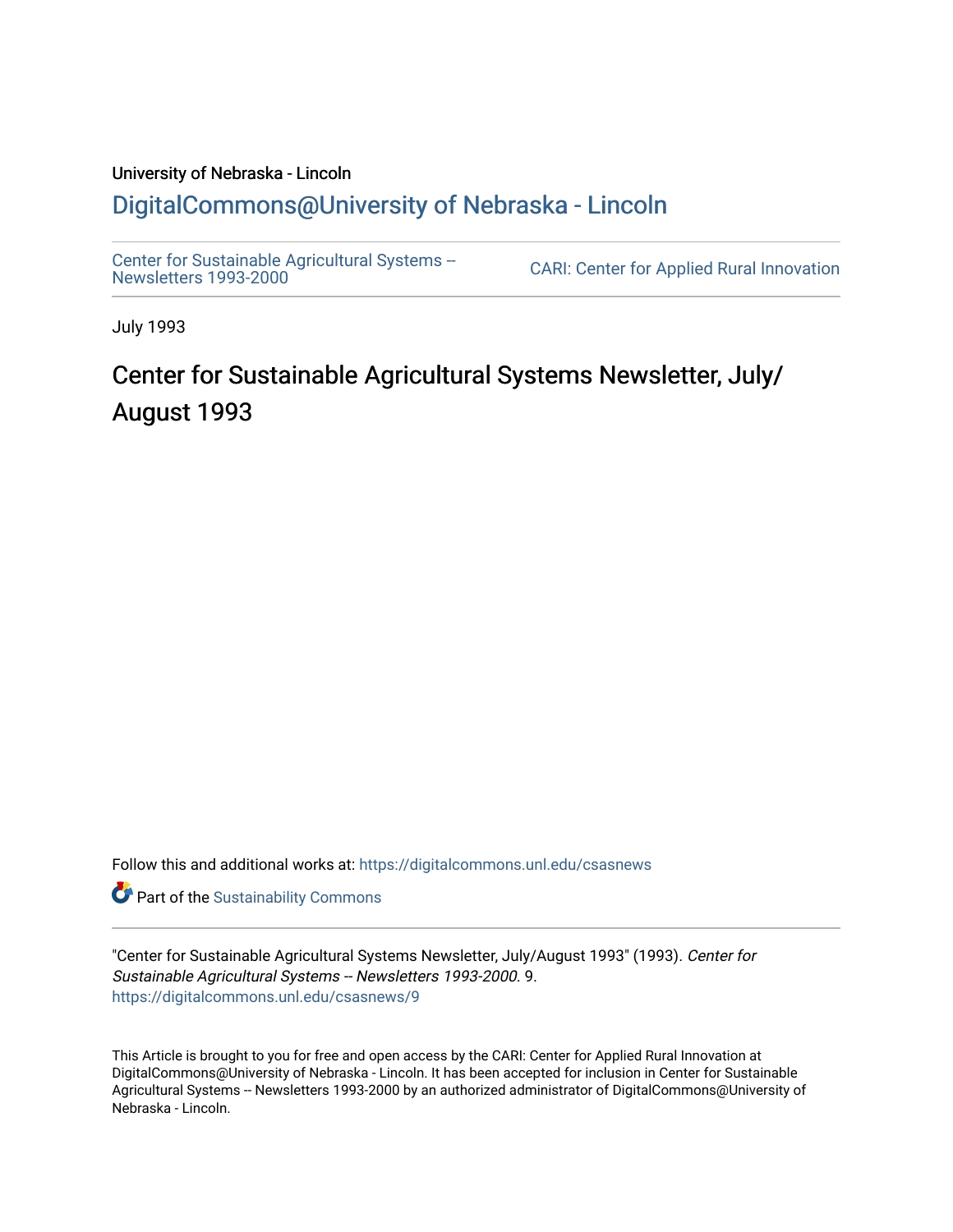### **July-August 1993 CSAS Newsletter**

The University of Nebraska-Lincoln Center for Sustainable Agricultural Systems is an interdisciplinary center formed in 1991 for the purpose of bringing together people and resources to promote an agriculture that is efficient, competitive, profitable, environmentally and socially sustainable for the indefinite future. This electronic version of the Center's bimonthly newsletter is published 10-14 days before those on our mailing list receive their hard copy. At this time there is no charge for being on our newsletter mailing list. To be added to the list, or for questions or comments, contact the newsletter editor, Pam Murray, Administrative Coordinator, Center for Sustainable Agricultural Systems, 221 Keim Hall, University of Nebraska-Lincoln, Lincoln, NE 68583-0949, phone - (402) 472-2056, fax - (402) 472-7904, email - CSAS001@UNLVM.EDU.

CONTENTS: PRESIDENT'S COUNCIL ON SUSTAINABLE DEVELOPMENT NATIONAL SUSTAINABLE AG ADVISORY COUNCIL VISITS NEBRASKA PROPOSED NORTH CENTRAL INSTITUTE FOR AGROECOLOGY CALL FOR LISA/ACE PREPROPOSALS REPORT CALLS FOR ACTION ON PESTICIDES MIDWEST FLOODING INCREASES SOIL EROSION STATUS OF FEDERAL PROGRAMS NEW AGENCY FORMED IN INTERIOR DEPARTMENT EARTHBOUND PROJECT AT STATE FAIR REFERENCES COMING EVENTS DID YOU KNOW?

#### PRESIDENT'S COUNCIL ON SUSTAINABLE DEVELOPMENT

In June President Clinton announced formation of the 25-member Council on Sustainable Development, with representatives from industry and government (including Cabinet members), as well as environmental, labor, and civil rights organizations to develop bold new

approaches to integrate economic and environmental policies. Council's primary goals are to: develop specific policy recommendations for a national strategy for sustainable development; respond to the recommendations in Agenda 21, the comprehensive international policy declaration nations of the world agreed to at the Earth Summit as a pledge to global environmental action; sponsor demonstration projects that test the viability of the Council's recommendations and that encourage comprehensive approaches; establish links with other non-governmental organizations (NGOs) within and outside the U.S.; recognize outstanding sustainable development achievements through an annual Presidential award; and, educate the public about sustainable development. The Council will develop strategies in sustainable agriculture and land use, efficient energy and transportation systems, environmental justice, eco-efficient manufacturing, environmental education and setting environmental

1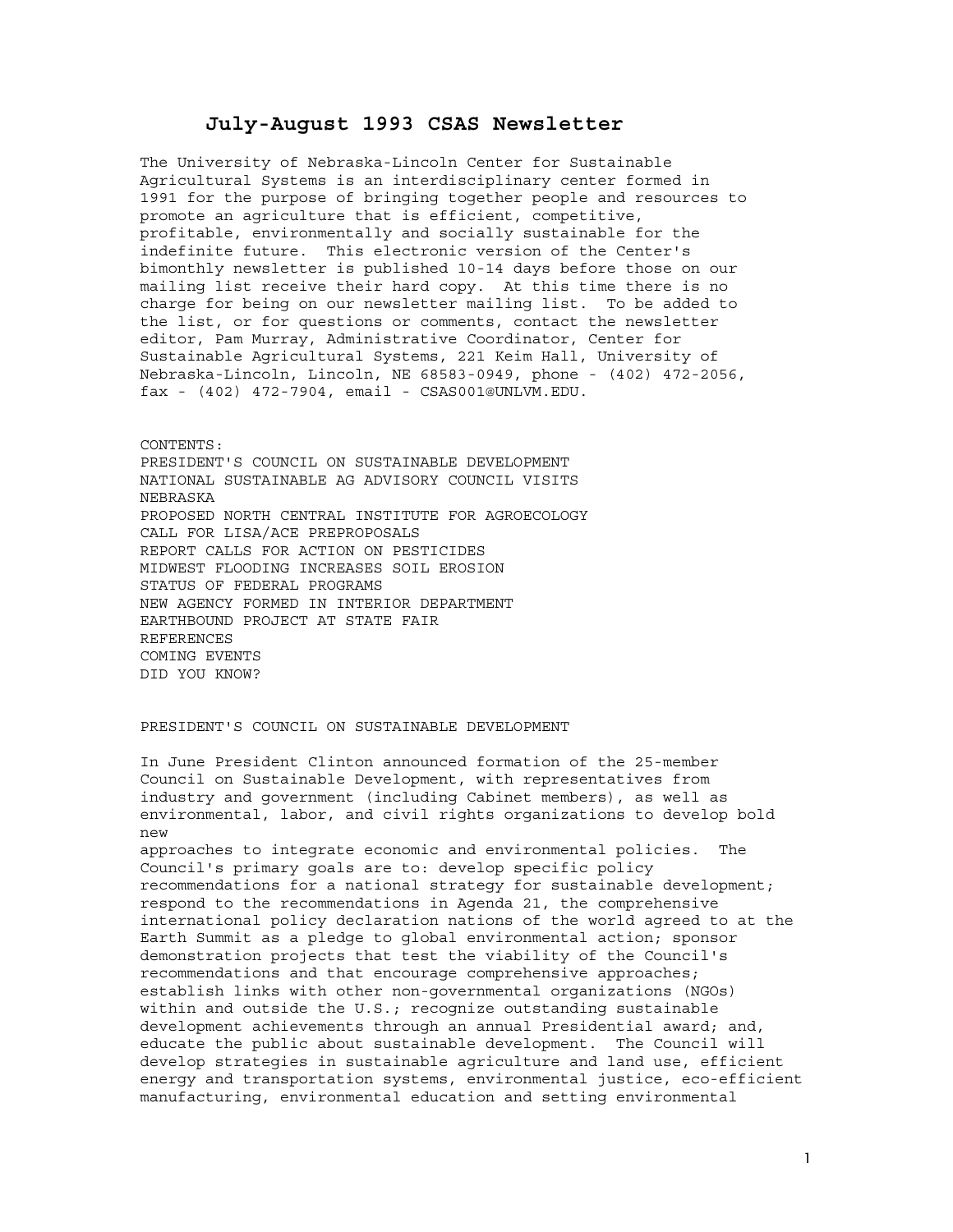priorities.

According to a report submitted by Isaac Kaufman, Intern with the World Sustainable Agriculture Association (WSAA), sustainable agriculture got very little attention at the Council's first meeting July 20. Around lunchtime John Sawhill, President of The Nature Conservancy, pointed out that agriculture is an explicit sector to be addressed in the process toward a sustainable economy; Council cochair Jonathan Lash, President of World Resources Institute, agreed. Later in the day discussion revolved around working toward sustainability through incentives and disincentives. The presence of business and industry was strongly felt in this regard. Again, sustainable agriculture was not specifically mentioned, but the relevance is obvious: an overhaul of the methods by which tax incentives (in the case of agriculture--farm subsidies) are given and taken away is a vital element in creating a sustainable economy. When the floor was opened to the 150-member audience, Linda Elswick, Associate Director of the WSAA Washington office, asked for cooperation between the Council and NGOs, and offered the support of WSAA. The Council's next meeting is scheduled for October 18.

Following the July 20 meeting an ad hoc group was formed to monitor the Council's activities and promote a sustainable agriculture agenda. The group is recommending that Secretary Espy be asked to create a new position, the Assistant to the Secretary for Sustainable Development. The position would coordinate all USDA activities related to sustainable development, serve as Executive Director of the National Sustainable Agriculture Advisory Council, function as a focal point for USDA responses to Agenda 21, and be detailed to the President's Council on Sustainable Development. Last year the General Accounting Office identified USDA's coordination and management problems related to sustainable agriculture, and this recommendation is designed to resolve these problems. The group encourages those interested to write a letter supporting this position to

Secretary Espy. For more information, contact Linda Elswick, (202) 347-0637, email: wsaadc@cdp.apc.org.

NATIONAL SUSTAINABLE AG ADVISORY COUNCIL VISITS NEBRASKA

The first meeting of the National Sustainable Agriculture Advisory Council (NSAAC) was held in Omaha, Nebraska June 9-11. On June 10 a bus tour took the group to the Rosmann farm in Iowa, and then on to the Ag Research and Development Center near Mead, Nebraska. Here they learned about the research being conducted as part of the overall Integrated Farm project (see May-June newsletter article on Integrated Farm). During the balance of the meeting elected chairman Jim Horne of the Kerr Center signed a policy statement on sustainable agriculture drafted by the Council, which was then submitted to Secretary Espy. For more information about the NSAAC, contact George Bird, Director of USDA's SARE Program, (202) 401-4640.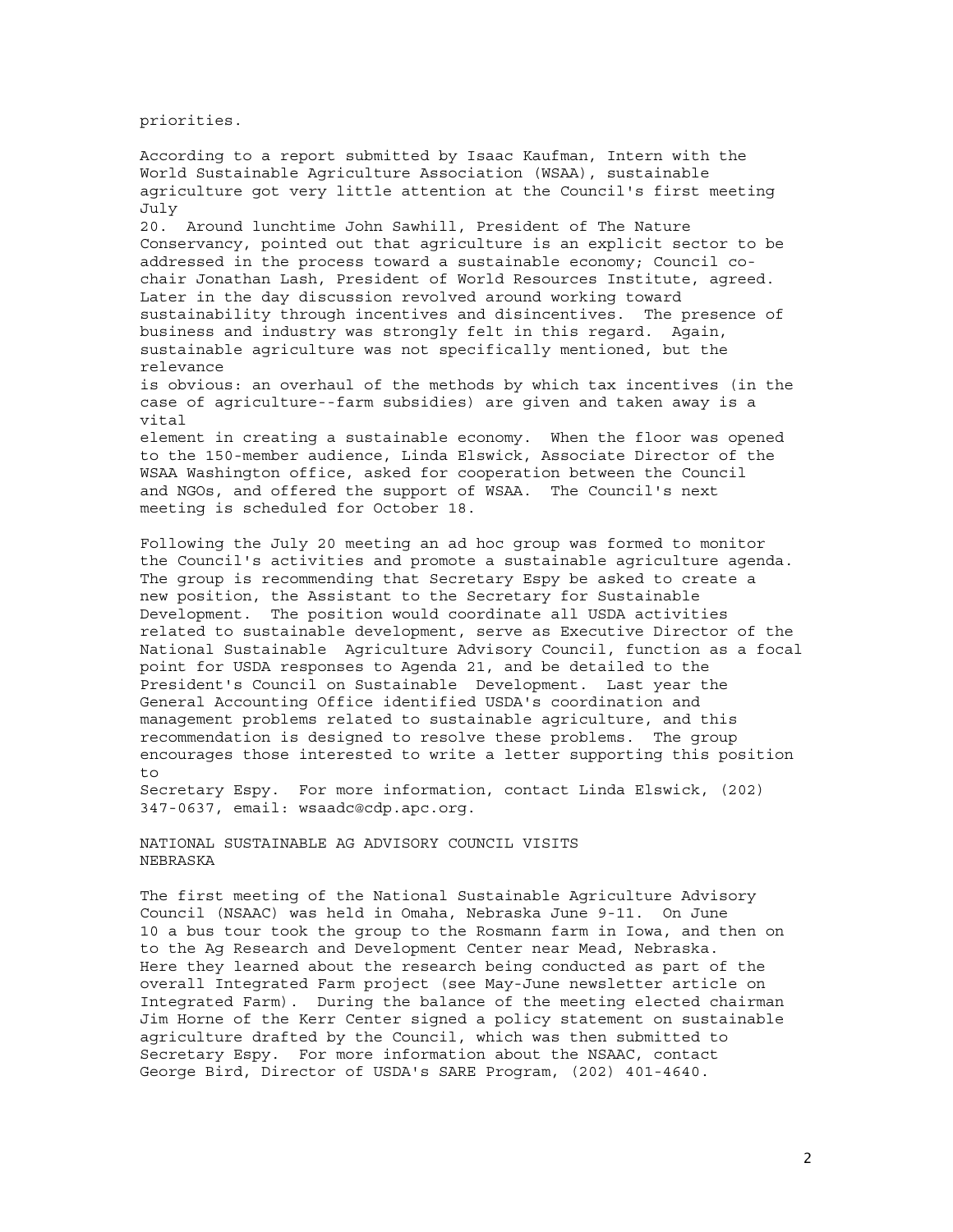#### PROPOSED NORTH CENTRAL INSTITUTE FOR AGROECOLOGY

As part of a LISA grant for developing a curriculum in sustainable agriculture, UNL's Jim King and Chuck Francis have convened three workshops over the past three months in Lincoln and Ames. At the July meeting, faculty and farmers in the North Central Region developed a proposal for a regional educational institute to focus on agroecology and sustainable systems. The draft report is currently being revised for consideration by funding agencies and foundations.

We propose a major in agroecology that is both classroom and experiential, taught by a regional faculty made up of academics, farmers, and agribusiness specialists. Students will come together on one campus for class work, and spend substantial time on farms or in industry as part of the educational plan. At least one course or seminar

in agroecosystems will be included each semester. There are summer internships that will intensify experience with on-farm research, crop scouting, and other ag related learning. The program will conclude with a senior thesis or other comparable project.

Additional options within this institute are a major or minor in sustainable systems at each of the 12 universities, access to the summer intern program, and availability of individual courses through satellite. Kellogg Foundation and Northwest Area Foundation have provided additional funding for planning. If you wish to become involved or simply learn more about the proposed institute, contact our office.

Submitted by Charles Francis

CALL FOR LISA/ACE PREPROPOSALS

September 10 is the deadline for preproposals for LISA and ACE grants. Level of funding for the North Central Region is expected to be similar to last year's \$1,000,000 for LISA and \$350,000 for ACE projects. To receive an application packet which contains priority areas

for this year, contact Steven Waller, 207 Ag Hall, University of Nebraska-Lincoln, Lincoln, NE 68583-0701, (402) 472-7081. If you are interested in working with our Center on a preproposal for an interdisciplinary LISA/ACE project, contact our office.

REPORT CALLS FOR ACTION ON PESTICIDES

Editor's Note: One of agriculture's largest challenges is how to deal with emerging public concern about pesticides: substituting other inputs? educating about relative risk? learning more about health hazards? fine-tuning critical contaminant levels? This is a central issue

in sustainable agriculture today. The following is an excerpt of an article filed by the Pesticide Action Network Updates Service (PANUPS), a pesticide-related news service posted weekly by the Pesticide Action Network North America Regional Center (PANNA RC), 116 New Montgomery Street, #810, San Francisco, CA 94105, (415) 541-9140.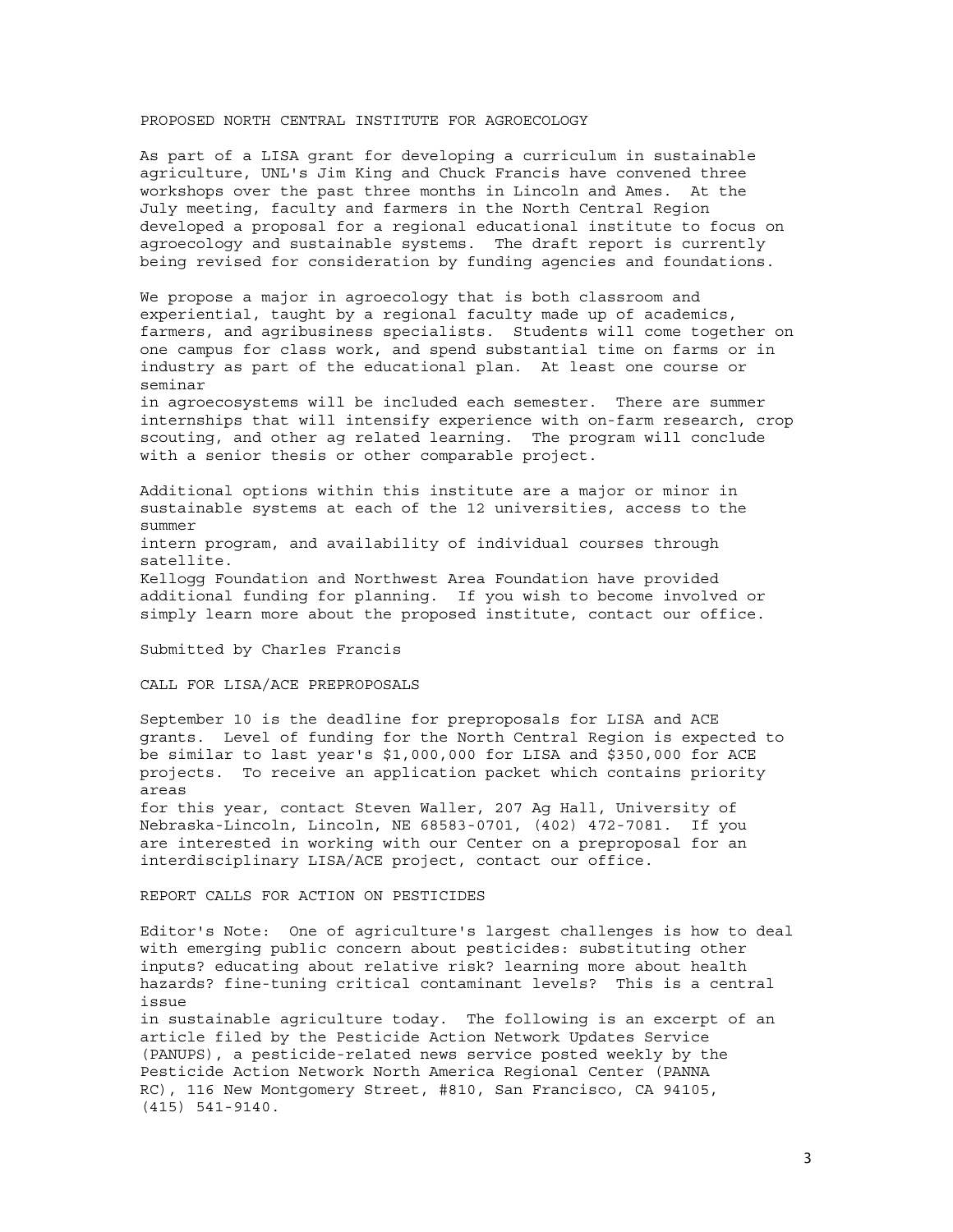A report released on June 21 by the Natural Resources Defense Council (NRDC) (see References) highlights serious problems with pesticide use in the U.S., and calls for an overhaul of federal regulations and support for pesticide use reduction and sustainable agriculture as solutions. In conjunction with the report release, a broad coalition of groups endorsed a "Pesticide Reform Agenda" to change the way pesticides are used and regulated in the United States. Findings of NRDC's report, After Silent Spring: The Unsolved Problems of Pesticide Use in the United States, include: -- Since 1964, conventional pesticide use in the U.S. has almost doubled; total pesticide use now exceeds two billion pounds -- eight pounds for person in the U.S. -- Of 107 pesticides known to cause cancer, 83 are still in use in the U.S., 71 of them on U.S. food crops. -- One of every ten public water supply wells in the U.S. contains residues of at least one pesticide, and over 440,000 rural private wells contain pesticides. -- In the past 30 years, the number of insect and mite species resistant to pesticides has increased from 137 to 447. The report provides a detailed critique of federal pesticide regulations, including case studies of 10 hazardous pesticides. NRDC argues that there is vast potential to reduce pesticide use, citing impressive examples from the U.S. and other countries. A study published by NRDC in 1991 found that "pesticide use could be reduced in nine major U.S. crops by 25 to 80 percent using currently available practices including Integrated Pest Management (IPM), biological control, and crop rotations." The final chapter of the report recommends specific federal initiatives to promote pesticide use reduction and sustainable agriculture, including a national policy committing the U.S. to these goals. The coalition, which includes twelve environmental, consumer, and labor groups, makes the following recommendations: -- Phase out the food uses of the most dangerous pesticides over a specific time period. -- Adopt a uniform statutory health-based standard for all pesticides in all foods. -- Encourage the development and demonstration of, and transition to alternatives to risky pesticides through targeted research. -- Streamline and strengthen EPA's pesticide program, improve EPA's enforcement authority for Federal Insecticide, Fungicide and

Rodenticide Act (FIFRA), and protect the public and farm workers

\* \* \*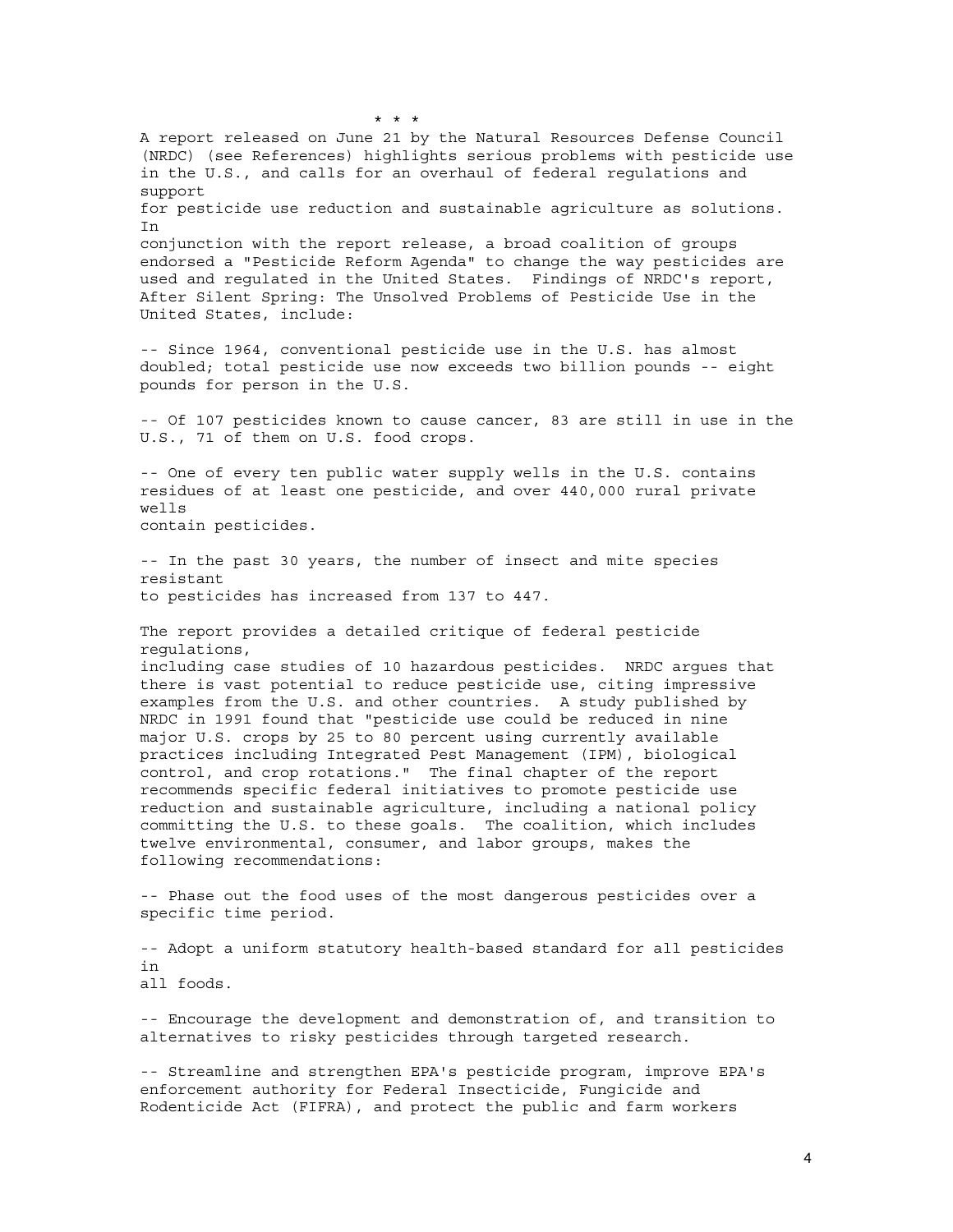from risky pesticides.

MIDWEST FLOODING INCREASES SOIL EROSION

Jim Jensen at Iowa State University said some fields are experiencing erosion four times greater than the "tolerable" level. In addition, the floods are washing farm chemical and animal wastes into streams and rivers. While no-till farming has helped to ebb the erosion, there is concern that farmers may use more chemicals next spring in an attempt to replenish their soil. Kevin Coyle of American Rivers recommended allowing flood waters to take over some farm land and compensate farmers. Bret Hulsey of the Sierra Club recommended changing the scope of flood insurance programs to focus on moving people and buildings out of areas that frequently flood, saying that the best investment for the American people is to convert these low-lying areas to farm land, wildlife preserves or green spaces.

Primary Sources: Scott McMurray, "Midwest Deluge Thwarts Efforts to Protect Soil," WALL STREET JOURNAL, July 20, 1993; Charles Abbott, "Give River More Room, Conservationists Say," REUTER, July 15, 1993. Secondary Source: "Sustainable Agriculture News Bulletin," July 23, 1993, Institute for Agriculture and Trade Policy, Minneapolis.

STATUS OF FEDERAL PROGRAMS

\* \* \*

The following is excerpted from a USDA-Economic Research Service report titled "Agricultural Resources Situation and Outlook Summary," released in May.

The Conservation Reserve Program (CRP), after 12 sign-up periods in 8 years, has temporarily retired from production over 36 million acres of highly erodible and other sensitive cropland, 90 percent of the program's goal. But the CRP's future is linked to potentially limited Federal funding for maintaining or expanding the enrolled acreage beyond the current contracts. As the initial 10-year CRP contracts begin expiring in late 1995, farmers can bring that land back into production.

Under the conservation compliance provisions of the 1985 farm bill, approved conservation plans have been fully applied on about 86 million acres of highly erodible cropland (HEL), 58 percent of the total HEL determinations to date. Another 55 million HEL acres have Soil Conservation Service-approved plans that are in the process of implementation and certification. However, farmers have not requested or accepted conservation plans on 7 million HEL acres, making these farmers ineligible for USDA program benefits. Farmers who do not fully implement an approved plan by January 1, 1995, will lose eligibility for USDA program benefits. So far over 1,500 farms have been found in violation of either the sodbuster or swampbuster provisions and have been denied benefits exceeding \$11 million.

Crop residue management (CRM) is the conservation practice called for on 75 percent of the planned HEL acres. Conservation tillage, a form of CRM, was practiced on 89 million acres in 1992 and could exceed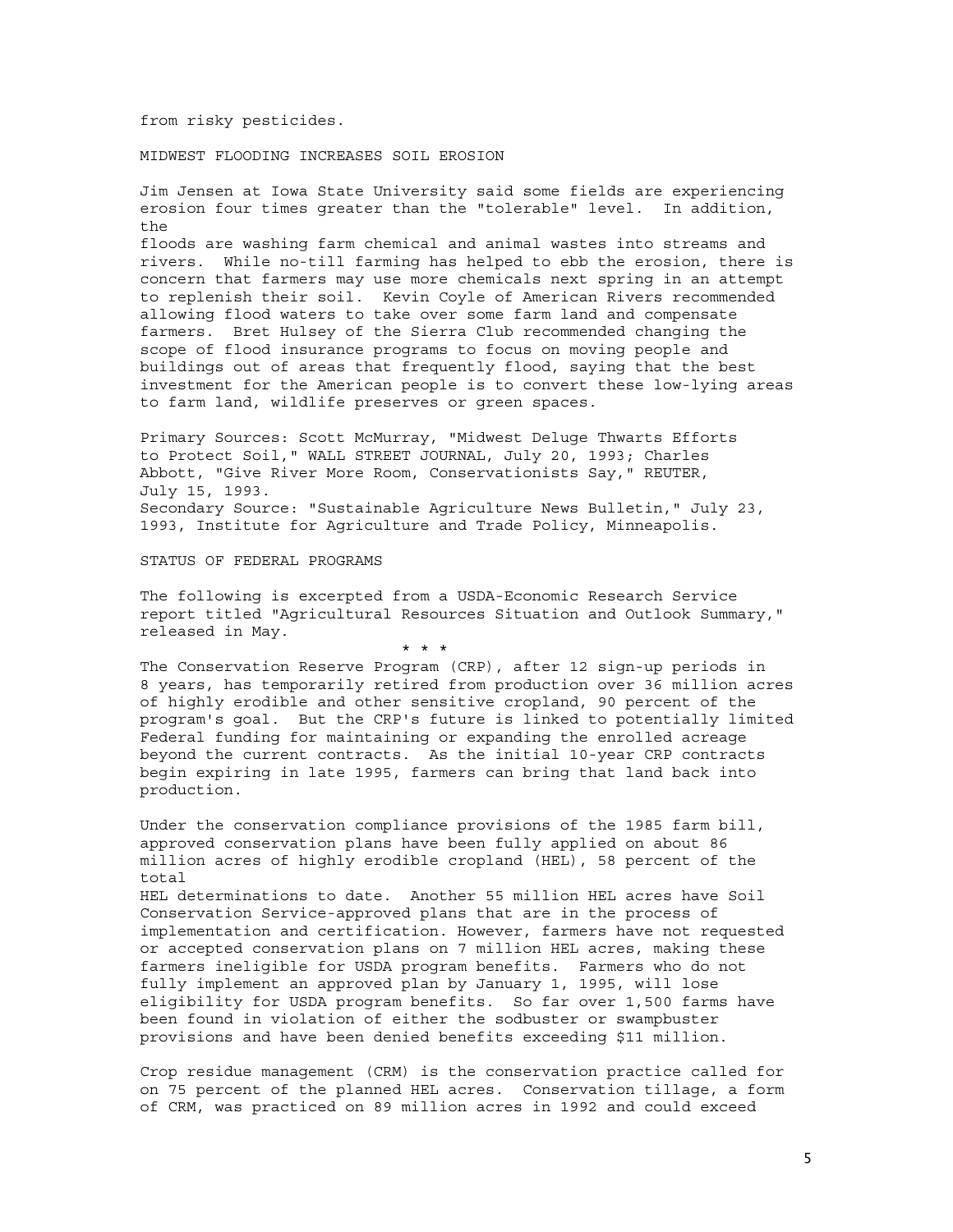100 million acres in 1993. No-till, the most rapidly growing conservation tillage practice, was used on 28 million acres in 1992 and could reach 37 million in 1993.

The Wetlands Reserve Program has been implemented on a pilot basis in nine states. Farmers' bids to enter land into the program were five times the 50,000 acres accepted, indicating strong producer interest. The President's budget for fiscal year 1994 includes funding for 450,000 acres, with another 500,000 acres proposed for fiscal 1995.

Other recent USDA programs are targeting water quality and food safety concerns. The Water Quality Incentive Projects now number 106 nationwide and the Integrated Farm Management Program has an enrollment totaling nearly 100,000 acres in 32 States. Also, a program begun in 1990, USDA's Water Quality Initiative, has promoted the adoption of improved practices at the farm level in over 200 locations nationwide. The program is also developing or evaluating production systems for improving water quality and gathering new data on pesticide and fertilizer use. Beginning May 10, 1993, applicators of restricted-use pesticides must maintain pesticide product records by field.

NEW AGENCY FORMED IN INTERIOR DEPARTMENT

The National Biological Survey, created by Secretary Bruce Babbitt, is an independent bureau within the Department of the Interior that will coordinate long-term analyses and inventories of the nation's biological

resources. The bureau will start operating on October 1, 1993, with about \$180 million in funding and a staff of 1,600 scientists and support personnel. President Clinton has said the biological survey would "help us protect endangered species, and just as importantly . .

help the agricultural and biotechnical industries of our country identify new sources of food, fiber and medication." However, the formation of the agency has met with some criticism from organizations concerned about the potential for weakening or severing the links between research scientists and resource managers, and disrupting relationships with state offices and universities.

#### EARTHBOUND PROJECT AT STATE FAIR

.

A new celebration of Nebraska's quality of natural resources~water, land, air and living wildlife resources~will be a highlight of this year's Nebraska State Fair which begins Labor Day Weekend. "Earthbound" ties together agriculture, energy and the environment. Nebraska Governor Ben Nelson said "Earthbound will give Nebraskans in agriculture and other businesses an opportunity to showcase their efforts

to protect and preserve the bountiful resources we all enjoy."

The event is a joint project between the Nebraska State Fair, Keep Nebraska Beautiful, University of Nebraska's Institute of Agriculture and Natural Resources, and the State Departments of Agriculture, Economic Development, Energy and Environmental Quality.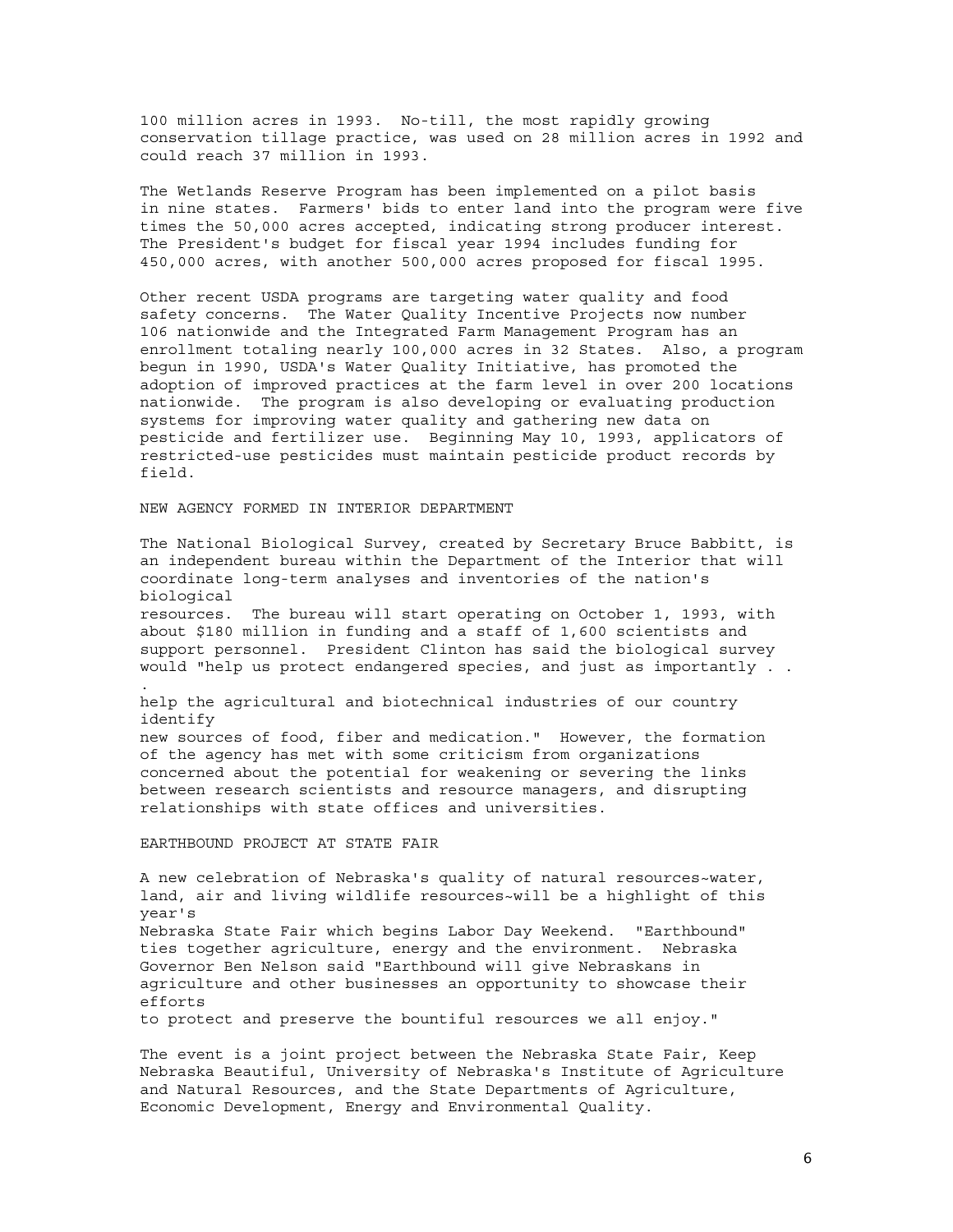Commercial and nonprofit organizations plan exhibits demonstrating environmentally friendly products and practices. Fair-goers will see new products made from Nebraska commodities, such as packing peanuts made from 95% corn starch that dissolve in water, and "hydrosorb," a corn starch-based powder that gels when mixed with a liquid, making it a potential solution to cleaning up chemical spills and other threats to our groundwater. The event includes a stage featuring entertainment and educational programs, an energy park complete with benches and flower pots made from recycled plastic, and a display of alternative fuel vehicles.

Source: Nebraska Development News, May 1993, Nebraska Dept. of Econ. Dev.

#### REFERENCES

Two New Sustainable Systems Papers -- The first two submissions to our new Sustainable Systems Paper Series are now available: (1) "An Integrated Crop/Livestock Farm for Eastern Nebraska" by Gary Lesoing and Terry Klopfenstein; (2) "Impact of Sustainable Agriculture Programs on U.S. Land Grant Universities" by Francis et al. Copies of these and the sustainable ag book list (see below) will be sent to those maintaining the Sustainable Ag Resource Notebooks previously distributed to Extension and other interested personnel at UNL. Others may contact our office to receive copies of the papers or book list.

Sustainable Ag Book List -- List of 75 book titles/authors purchased over the past year by our Center for inclusion in the university library system. While by no means exhaustive, this is a good starter list for those wishing to add library resources.

SARE Reports Available -- This year's Sustainable Agriculture Research and Education (SARE) reports summarizing regional projects are now available. Contact George Bird at the national SARE Program office in D.C. (202) 401-4640, or your regional office: North Central (402) 472-2973, Northeast (802) 656-2530, Western (510) 987-0029, Southern (504) 388-1766.

Vernon Ruttan Paper -- We recently became aware of an excellent paper by Vernon Ruttan of the University of Minnesota titled "Sustainable Growth in Agricultural Production: Into the 21st Century." The paper, which was prepared for the USDA Outlook Conference last December, discusses biological and technical constraints on crop and animal production, resource and environmental constrains on sustainable growth, and health constraints on agricultural development. Contact our office for a copy.

USDA-ERS Report -- The June 28 Situation & Outlook Summary report, "Industrial Uses of Agricultural Materials," says recent scientific advances are reducing the costs of producing and processing renewable resources into industrial products, making agriculturally based products more competitive. The scientific gains, along with federal and state environmental regulations, and growing consumer preference for "green" products, are increasing the industrial demand for agricultural materials. Some analysts expect that over the next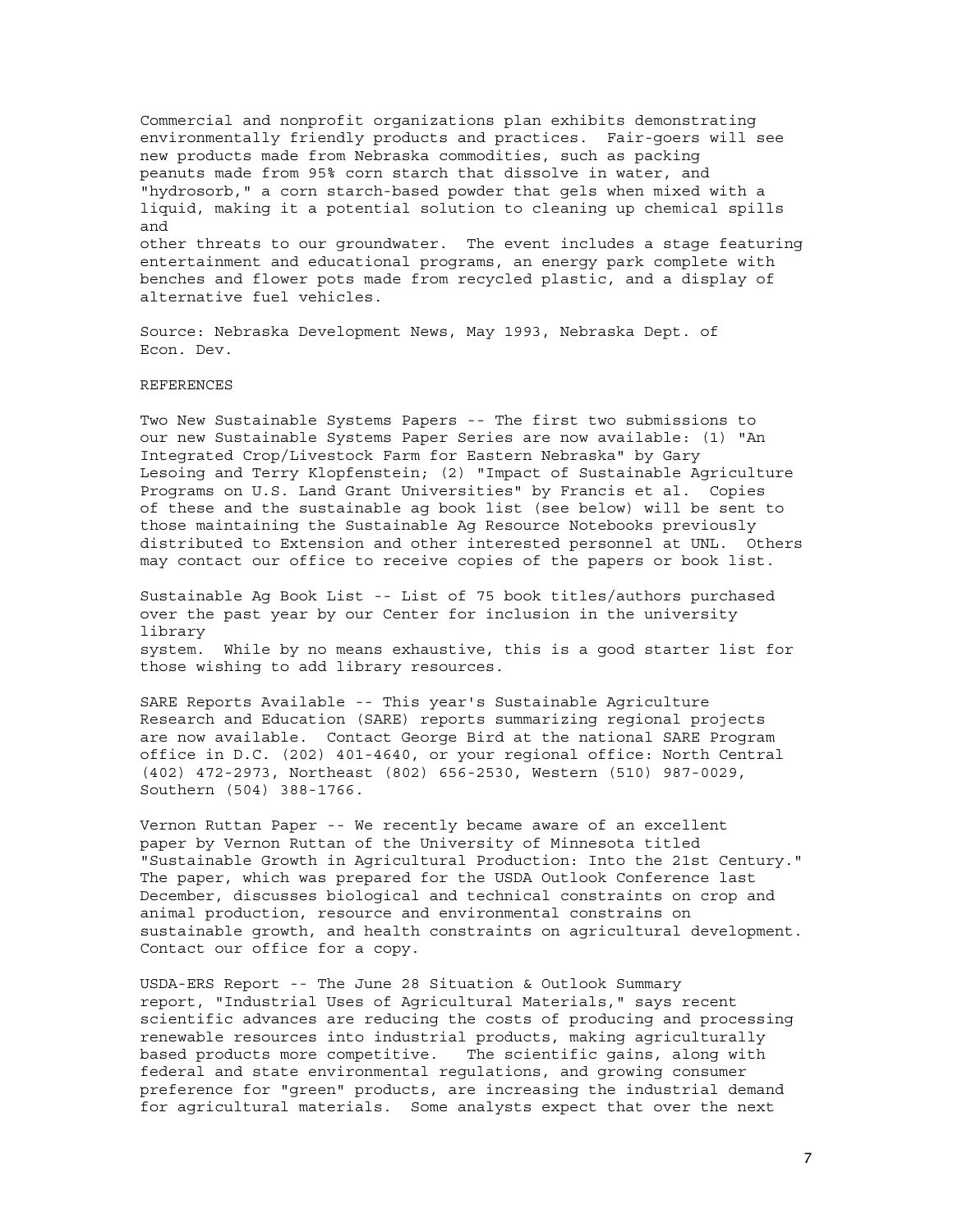three years the amount of plant matter used in industrial materials, excluding paper and natural rubber, could increase by over five million tons, almost double that of 1990. For a copy of the full report which discusses everything from ethanol for fuel to kenaf for packing materials, contact the ERS, (202) 720-5505.

New Organic Book -- Increasing Organic Agriculture at the Local Level: A Manual for Consumers, Grocers, Farmers & Policy Makers, by Maren Hansen and others with the Santa Barbara County Safe Food Project, addresses issues pertinent to every sector of society involved in

food production and sales. A well-documented chapter on pesticides provides a compelling argument for organic agriculture and a chapter on consumer education outlines how community activists can get the message out. Available for \$16 (plus 7.75% tax for CA orders) and \$2 s&h from the Gildea Resource Center, 930 Miramonte Drive, Santa Barbara, CA 93109, (805) 963-0583.

Pesticide Pubs -- (1) "After Silent Spring: The Unsolved Problems of Pesticide Use in the United States," \$7.50 + \$1.45 s&h, from Natural Resources Defense Council, 71 Stevenson St., San Francisco, CA 94105, (415) 777-0220 (see highlights elsewhere in this newsletter); (2) Pesticides in the Diets of Infants and Children, \$47.95 + \$4 s&h, from National Academy Press, 2101 Constitution Ave., NW, Box 285, Washington, DC 20055, 1-800-624-6242; (3) "Pesticides in Children's

Food," \$15 + \$3 s&h, from Environmental Working Group, 1718 Connecticut Ave., NW, #600, Washington, DC 20009, (202) 667- 6982.

Recommended -- Two publications have recently been brought to our attention by faculty: (1) Natural Enemies of Vegetable Insect Pests by Michael Hoffmann and Anne Frodsham, Cornell Cooperative Extension, \$22.50, order from Resource Center, 7 Business/Technology Park, Cornell U., Ithaca, NY 14850, (607) 255- 2080; (2) Intensive Grazing Management: Forage, Animals, Men, Profits by Smith, Leung and Love, \$29.95 + \$1.50 s&h from Kingsberry Communications, Box 1988, Woodinville, WA 98072.

COMING EVENTS

Contact our office for more information:

Aug. 20 -- Amaranth Opportunities Meeting, Iowa State U., Ames.

Sep. 30-Oct. 1 -- Applied Research and Education in Sustainable Agriculture: What Have We Learned? An interdisciplinary workshop for scientists and educators who work with sus. ag. practices and practitioners, Indianapolis.

Sep. 9 -- Thompson On-Farm Research Field Day, Boone, Iowa.

Oct. 12-16 -- 13th annual Association for Farming Systems Research/Extension Symposium, Gainesville.

Oct. 15 -- 1993 World Food Day teleconference, "Seeds of Conflict: Biodiversity and Food Security."